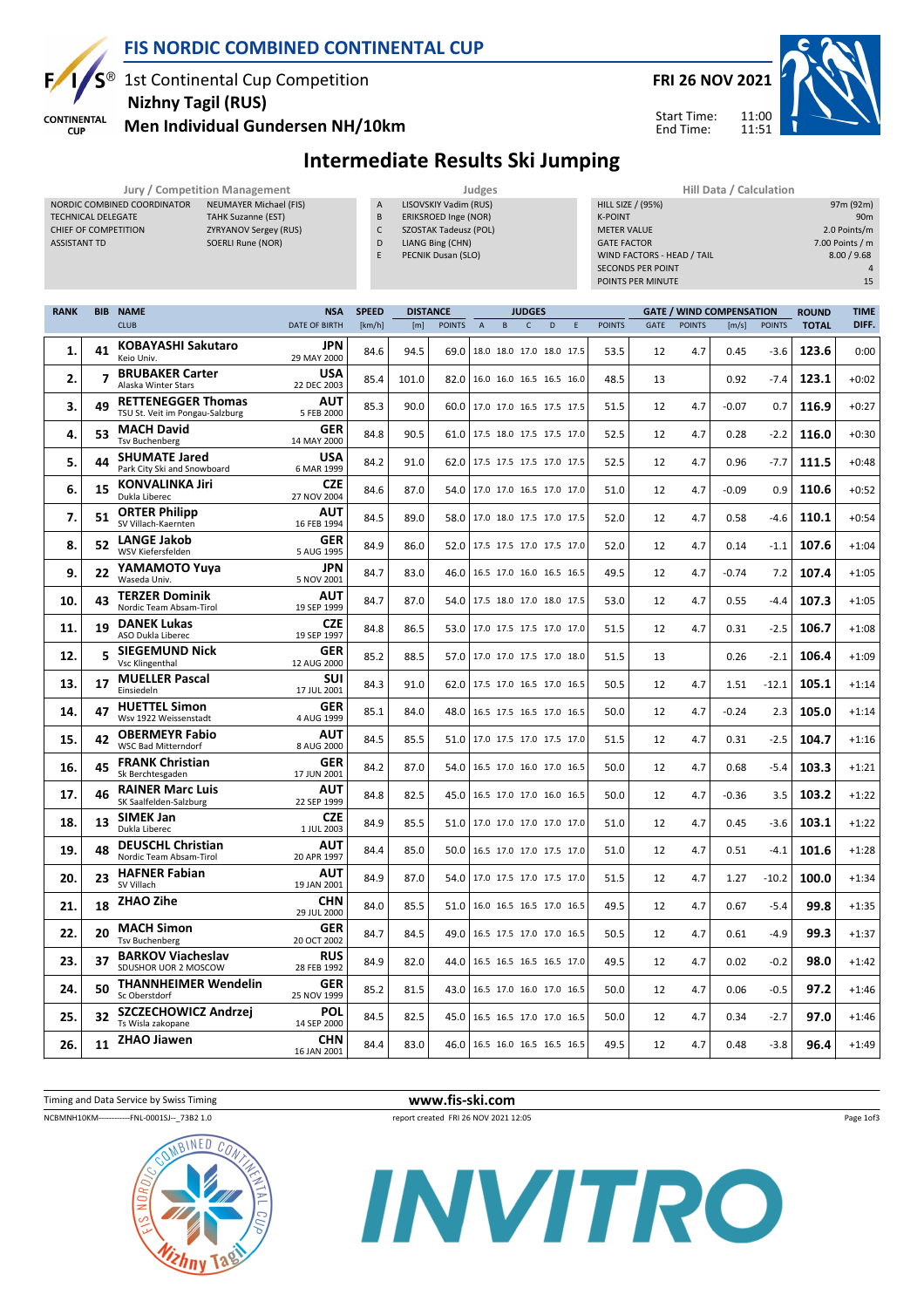

## FIS NORDIC COMBINED CONTINENTAL CUP

1st Continental Cup Competition Nizhny Tagil (RUS)

FRI 26 NOV 2021

Start Time: End Time:



**CONTINENTAL** Men Individual Gundersen NH/10km **CUP** 

#### Intermediate Results Ski Jumping

| <b>POINTS</b><br>$\mathsf{C}$<br><b>POINTS</b><br><b>POINTS</b><br><b>POINTS</b><br><b>CLUB</b><br><b>DATE OF BIRTH</b><br>[km/h]<br>[m]<br>$\overline{A}$<br>B.<br>D<br>E<br>GATE<br>[m/s]<br><b>RADOVAN Stefano</b><br><b>ITA</b><br>6<br>27.<br>85.1<br>88.0<br>56.0<br>17.0 17.5 17.5 17.5 17.0<br>1.49<br>$-11.9$<br>52.0<br>13<br><b>GRUPPO SCIATORI FIAMME GIALLE</b><br>26 APR 2003<br><b>SCHUMANN Stephen</b><br><b>USA</b><br>28.<br>39<br>84.8<br>81.5<br>49.5<br>4.7<br>43.0<br>16.5 16.5 16.5 16.5 16.0<br>12<br>0.20<br>$-1.6$<br>Park City Ski and Snowboard<br>14 MAR 2000<br><b>USA</b><br><b>ANDREWS Grant</b><br>38<br>28.<br>84.2<br>81.5<br>43.0<br>4.7<br>0.07<br>$-0.6$<br>16.0 16.5 16.0 16.0 16.5<br>48.5<br>12<br>Steamboat Springs Winter Sports Clu<br>3 DEC 1997<br><b>NICHOLS Evan</b><br>USA<br>30.<br>28<br>84.3<br>81.5<br>43.0<br>16.0 16.5 16.5 16.5 16.0<br>49.0<br>4.7<br>0.27<br>$-2.2$<br>12<br>Ford K sayre memorial ski council<br>7 SEP 2003<br><b>MASTIEV Samir</b><br><b>RUS</b><br>31.<br>36<br>84.8<br>80.0<br>1.5<br>40.0<br>48.0<br>12<br>4.7<br>$-0.16$<br>16.5 15.5 16.5 15.5 16.0<br>Ekaterinburg Dinamo<br>13 JAN 1993<br><b>GALUNIN Artem</b><br><b>RUS</b><br>32.<br>30<br>84.3<br>79.5<br>15.0 15.0 15.5 15.5 15.5<br>3.7<br>39.0<br>46.0<br>12<br>4.7<br>$-0.38$<br>Nizhny Novgorod<br>8 OCT 1999<br><b>TYRODE Mael</b><br><b>FRA</b><br>33.<br>33<br>84.4<br>80.0<br>40.0<br>16.0 16.0 16.0 16.0 16.0<br>4.7<br>$-0.02$<br>0.2<br>48.0<br>12<br>S.C les fourgs<br>31 JUL 2000<br><b>KOLB Florian</b><br><b>AUT</b><br>33.<br>29<br>84.0<br>78.0<br>36.0<br>16.0 16.5 16.5 16.5 16.0<br>49.0<br>12<br>4.7<br>$-0.33$<br>3.2<br>Nordic Team Absam<br>24 NOV 2001<br><b>MARIOTTI Domenico</b><br><b>ITA</b><br>35.<br>25<br>84.3<br>78.5<br>37.0<br>16.0 15.5 16.0 15.5 15.0<br>3.9<br>47.0<br>12<br>4.7<br>$-0.40$<br>C.S. ESERCITO<br>9 OCT 2001<br><b>HAHN Martin</b><br><b>GER</b><br>40<br>36.<br>79.5<br>83.8<br>39.0<br>48.0<br>12<br>4.7<br>0.07<br>$-0.6$<br>16.0 16.0 16.5 16.0 16.0<br><b>VSC Klingenthal</b><br>6 MAY 1997<br><b>USA</b><br><b>FRANTZ Tate</b><br>3<br>37.<br>84.9<br>82.5<br>45.0<br>16.0 16.0 16.0 15.5 16.0<br>48.0<br>13<br>0.76<br>$-6.1$<br>New York ski ed foundation<br>28 MAR 2005<br><b>FRA</b><br><b>GOUY Nils</b><br>38.<br>10<br>84.2<br>77.0<br>34.0<br>15.5 15.5 15.5 16.5 16.0<br>47.0<br>12<br>4.7<br>0.06<br>$-0.5$<br>10 JUL 2001<br>Autrans<br><b>GASIENICA-CIAPTAK Maciei</b><br>POL<br>8<br>39.<br>84.7<br>79.0<br>4.7<br>0.93<br>$-7.4$<br>38.0<br>16.0 16.5 16.5 16.5 16.0<br>49.0<br>12<br>AZS Zakopane<br>30 JAN 2002<br><b>KAZ</b><br><b>RAKPAROV Chingiz</b><br>24<br>40.<br>4.7<br>6.0<br>84.1<br>74.5<br>29.0<br>15.0 15.0 14.5 15.5 14.0<br>44.5<br>12<br>$-0.62$<br>5 JUL 1995<br><b>RUS</b><br><b>MILANIN Aleksandr</b><br>34<br>41.<br>74.5<br>29.0<br>16.0 16.0 16.0 16.0 16.0<br>84.4<br>48.0<br>12<br>4.7<br>$-0.14$<br>1.4<br>Moscow UOR2<br>17 MAR 2000<br><b>GILBERTSON Gunnar</b><br><b>USA</b><br>42.<br>26<br>83.7<br>75.5<br>31.0<br>16.0 16.0 16.0 16.5 16.0<br>48.0<br>12<br>4.7<br>0.29<br>$-2.3$<br>Steamboat Springs Winter Sports Clu<br>19 JAN 2003<br><b>FRA</b><br><b>MICHAUD Tom</b><br>43.<br>35<br>71.5<br>$-0.54$<br>5.2<br>83.6<br>23.0<br>16.0 15.5 16.0 16.0 15.5<br>47.5<br>12<br>4.7<br>Union Sportive lamoura<br>11 NOV 2001<br>POL<br><b>SKUPIEN Adam</b><br>44.<br>14<br>75.5<br>4.7<br>83.8<br>31.0<br>16.0 16.0 16.0 16.0 15.5<br>48.0<br>12<br>0.42<br>$-3.4$<br>Lks Poroniec poronin<br>31 MAR 2002<br><b>WANG Bingrong</b><br><b>CHN</b><br>4<br>45.<br>84.7<br>75.0<br>47.5<br>$-0.23$<br>2.2<br>30.0<br>15.5 15.5 16.0 16.0 16.0<br>13<br>4 OCT 1995<br><b>KAZ</b><br><b>KARSHALOV Abzal</b><br>q<br>46.<br>83.3<br>75.0<br>30.0<br>15.0 14.0 14.5 15.0 15.0<br>44.5<br>4.7<br>$-9.4$<br>12<br>1.17<br>15 AUG 1997 | <b>TIME</b> | <b>ROUND</b> | <b>GATE / WIND COMPENSATION</b> | <b>DISTANCE</b><br><b>JUDGES</b> |  | <b>SPEED</b> | <b>NSA</b> | <b>NAME</b> | <b>BIB</b> | <b>RANK</b> |  |  |  |  |
|------------------------------------------------------------------------------------------------------------------------------------------------------------------------------------------------------------------------------------------------------------------------------------------------------------------------------------------------------------------------------------------------------------------------------------------------------------------------------------------------------------------------------------------------------------------------------------------------------------------------------------------------------------------------------------------------------------------------------------------------------------------------------------------------------------------------------------------------------------------------------------------------------------------------------------------------------------------------------------------------------------------------------------------------------------------------------------------------------------------------------------------------------------------------------------------------------------------------------------------------------------------------------------------------------------------------------------------------------------------------------------------------------------------------------------------------------------------------------------------------------------------------------------------------------------------------------------------------------------------------------------------------------------------------------------------------------------------------------------------------------------------------------------------------------------------------------------------------------------------------------------------------------------------------------------------------------------------------------------------------------------------------------------------------------------------------------------------------------------------------------------------------------------------------------------------------------------------------------------------------------------------------------------------------------------------------------------------------------------------------------------------------------------------------------------------------------------------------------------------------------------------------------------------------------------------------------------------------------------------------------------------------------------------------------------------------------------------------------------------------------------------------------------------------------------------------------------------------------------------------------------------------------------------------------------------------------------------------------------------------------------------------------------------------------------------------------------------------------------------------------------------------------------------------------------------------------------------------------------------------------------------------------------------------------------------------------------------------------------------------------------------------------------------------------------------------------------------------------------------------------------------------------------------------------------------------------------------------------------------------------------------------------------------------------------------------------------------------------------------------------------------------------------------------------------------------------------------------------------------------------|-------------|--------------|---------------------------------|----------------------------------|--|--------------|------------|-------------|------------|-------------|--|--|--|--|
|                                                                                                                                                                                                                                                                                                                                                                                                                                                                                                                                                                                                                                                                                                                                                                                                                                                                                                                                                                                                                                                                                                                                                                                                                                                                                                                                                                                                                                                                                                                                                                                                                                                                                                                                                                                                                                                                                                                                                                                                                                                                                                                                                                                                                                                                                                                                                                                                                                                                                                                                                                                                                                                                                                                                                                                                                                                                                                                                                                                                                                                                                                                                                                                                                                                                                                                                                                                                                                                                                                                                                                                                                                                                                                                                                                                                                                                                              | DIFF.       | <b>TOTAL</b> |                                 |                                  |  |              |            |             |            |             |  |  |  |  |
|                                                                                                                                                                                                                                                                                                                                                                                                                                                                                                                                                                                                                                                                                                                                                                                                                                                                                                                                                                                                                                                                                                                                                                                                                                                                                                                                                                                                                                                                                                                                                                                                                                                                                                                                                                                                                                                                                                                                                                                                                                                                                                                                                                                                                                                                                                                                                                                                                                                                                                                                                                                                                                                                                                                                                                                                                                                                                                                                                                                                                                                                                                                                                                                                                                                                                                                                                                                                                                                                                                                                                                                                                                                                                                                                                                                                                                                                              | $+1:50$     | 96.1         |                                 |                                  |  |              |            |             |            |             |  |  |  |  |
|                                                                                                                                                                                                                                                                                                                                                                                                                                                                                                                                                                                                                                                                                                                                                                                                                                                                                                                                                                                                                                                                                                                                                                                                                                                                                                                                                                                                                                                                                                                                                                                                                                                                                                                                                                                                                                                                                                                                                                                                                                                                                                                                                                                                                                                                                                                                                                                                                                                                                                                                                                                                                                                                                                                                                                                                                                                                                                                                                                                                                                                                                                                                                                                                                                                                                                                                                                                                                                                                                                                                                                                                                                                                                                                                                                                                                                                                              | $+1:52$     | 95.6         |                                 |                                  |  |              |            |             |            |             |  |  |  |  |
|                                                                                                                                                                                                                                                                                                                                                                                                                                                                                                                                                                                                                                                                                                                                                                                                                                                                                                                                                                                                                                                                                                                                                                                                                                                                                                                                                                                                                                                                                                                                                                                                                                                                                                                                                                                                                                                                                                                                                                                                                                                                                                                                                                                                                                                                                                                                                                                                                                                                                                                                                                                                                                                                                                                                                                                                                                                                                                                                                                                                                                                                                                                                                                                                                                                                                                                                                                                                                                                                                                                                                                                                                                                                                                                                                                                                                                                                              | $+1:52$     | 95.6         |                                 |                                  |  |              |            |             |            |             |  |  |  |  |
|                                                                                                                                                                                                                                                                                                                                                                                                                                                                                                                                                                                                                                                                                                                                                                                                                                                                                                                                                                                                                                                                                                                                                                                                                                                                                                                                                                                                                                                                                                                                                                                                                                                                                                                                                                                                                                                                                                                                                                                                                                                                                                                                                                                                                                                                                                                                                                                                                                                                                                                                                                                                                                                                                                                                                                                                                                                                                                                                                                                                                                                                                                                                                                                                                                                                                                                                                                                                                                                                                                                                                                                                                                                                                                                                                                                                                                                                              | $+1:56$     | 94.5         |                                 |                                  |  |              |            |             |            |             |  |  |  |  |
|                                                                                                                                                                                                                                                                                                                                                                                                                                                                                                                                                                                                                                                                                                                                                                                                                                                                                                                                                                                                                                                                                                                                                                                                                                                                                                                                                                                                                                                                                                                                                                                                                                                                                                                                                                                                                                                                                                                                                                                                                                                                                                                                                                                                                                                                                                                                                                                                                                                                                                                                                                                                                                                                                                                                                                                                                                                                                                                                                                                                                                                                                                                                                                                                                                                                                                                                                                                                                                                                                                                                                                                                                                                                                                                                                                                                                                                                              | $+1:58$     | 94.2         |                                 |                                  |  |              |            |             |            |             |  |  |  |  |
|                                                                                                                                                                                                                                                                                                                                                                                                                                                                                                                                                                                                                                                                                                                                                                                                                                                                                                                                                                                                                                                                                                                                                                                                                                                                                                                                                                                                                                                                                                                                                                                                                                                                                                                                                                                                                                                                                                                                                                                                                                                                                                                                                                                                                                                                                                                                                                                                                                                                                                                                                                                                                                                                                                                                                                                                                                                                                                                                                                                                                                                                                                                                                                                                                                                                                                                                                                                                                                                                                                                                                                                                                                                                                                                                                                                                                                                                              | $+2:01$     | 93.4         |                                 |                                  |  |              |            |             |            |             |  |  |  |  |
|                                                                                                                                                                                                                                                                                                                                                                                                                                                                                                                                                                                                                                                                                                                                                                                                                                                                                                                                                                                                                                                                                                                                                                                                                                                                                                                                                                                                                                                                                                                                                                                                                                                                                                                                                                                                                                                                                                                                                                                                                                                                                                                                                                                                                                                                                                                                                                                                                                                                                                                                                                                                                                                                                                                                                                                                                                                                                                                                                                                                                                                                                                                                                                                                                                                                                                                                                                                                                                                                                                                                                                                                                                                                                                                                                                                                                                                                              | $+2:03$     | 92.9         |                                 |                                  |  |              |            |             |            |             |  |  |  |  |
|                                                                                                                                                                                                                                                                                                                                                                                                                                                                                                                                                                                                                                                                                                                                                                                                                                                                                                                                                                                                                                                                                                                                                                                                                                                                                                                                                                                                                                                                                                                                                                                                                                                                                                                                                                                                                                                                                                                                                                                                                                                                                                                                                                                                                                                                                                                                                                                                                                                                                                                                                                                                                                                                                                                                                                                                                                                                                                                                                                                                                                                                                                                                                                                                                                                                                                                                                                                                                                                                                                                                                                                                                                                                                                                                                                                                                                                                              | $+2:03$     | 92.9         |                                 |                                  |  |              |            |             |            |             |  |  |  |  |
|                                                                                                                                                                                                                                                                                                                                                                                                                                                                                                                                                                                                                                                                                                                                                                                                                                                                                                                                                                                                                                                                                                                                                                                                                                                                                                                                                                                                                                                                                                                                                                                                                                                                                                                                                                                                                                                                                                                                                                                                                                                                                                                                                                                                                                                                                                                                                                                                                                                                                                                                                                                                                                                                                                                                                                                                                                                                                                                                                                                                                                                                                                                                                                                                                                                                                                                                                                                                                                                                                                                                                                                                                                                                                                                                                                                                                                                                              | $+2:04$     | 92.6         |                                 |                                  |  |              |            |             |            |             |  |  |  |  |
|                                                                                                                                                                                                                                                                                                                                                                                                                                                                                                                                                                                                                                                                                                                                                                                                                                                                                                                                                                                                                                                                                                                                                                                                                                                                                                                                                                                                                                                                                                                                                                                                                                                                                                                                                                                                                                                                                                                                                                                                                                                                                                                                                                                                                                                                                                                                                                                                                                                                                                                                                                                                                                                                                                                                                                                                                                                                                                                                                                                                                                                                                                                                                                                                                                                                                                                                                                                                                                                                                                                                                                                                                                                                                                                                                                                                                                                                              | $+2:10$     | 91.1         |                                 |                                  |  |              |            |             |            |             |  |  |  |  |
|                                                                                                                                                                                                                                                                                                                                                                                                                                                                                                                                                                                                                                                                                                                                                                                                                                                                                                                                                                                                                                                                                                                                                                                                                                                                                                                                                                                                                                                                                                                                                                                                                                                                                                                                                                                                                                                                                                                                                                                                                                                                                                                                                                                                                                                                                                                                                                                                                                                                                                                                                                                                                                                                                                                                                                                                                                                                                                                                                                                                                                                                                                                                                                                                                                                                                                                                                                                                                                                                                                                                                                                                                                                                                                                                                                                                                                                                              | $+2:27$     | 86.9         |                                 |                                  |  |              |            |             |            |             |  |  |  |  |
|                                                                                                                                                                                                                                                                                                                                                                                                                                                                                                                                                                                                                                                                                                                                                                                                                                                                                                                                                                                                                                                                                                                                                                                                                                                                                                                                                                                                                                                                                                                                                                                                                                                                                                                                                                                                                                                                                                                                                                                                                                                                                                                                                                                                                                                                                                                                                                                                                                                                                                                                                                                                                                                                                                                                                                                                                                                                                                                                                                                                                                                                                                                                                                                                                                                                                                                                                                                                                                                                                                                                                                                                                                                                                                                                                                                                                                                                              | $+2:34$     | 85.2         |                                 |                                  |  |              |            |             |            |             |  |  |  |  |
|                                                                                                                                                                                                                                                                                                                                                                                                                                                                                                                                                                                                                                                                                                                                                                                                                                                                                                                                                                                                                                                                                                                                                                                                                                                                                                                                                                                                                                                                                                                                                                                                                                                                                                                                                                                                                                                                                                                                                                                                                                                                                                                                                                                                                                                                                                                                                                                                                                                                                                                                                                                                                                                                                                                                                                                                                                                                                                                                                                                                                                                                                                                                                                                                                                                                                                                                                                                                                                                                                                                                                                                                                                                                                                                                                                                                                                                                              | $+2:37$     | 84.3         |                                 |                                  |  |              |            |             |            |             |  |  |  |  |
|                                                                                                                                                                                                                                                                                                                                                                                                                                                                                                                                                                                                                                                                                                                                                                                                                                                                                                                                                                                                                                                                                                                                                                                                                                                                                                                                                                                                                                                                                                                                                                                                                                                                                                                                                                                                                                                                                                                                                                                                                                                                                                                                                                                                                                                                                                                                                                                                                                                                                                                                                                                                                                                                                                                                                                                                                                                                                                                                                                                                                                                                                                                                                                                                                                                                                                                                                                                                                                                                                                                                                                                                                                                                                                                                                                                                                                                                              | $+2:38$     | 84.2         |                                 |                                  |  |              |            |             |            |             |  |  |  |  |
|                                                                                                                                                                                                                                                                                                                                                                                                                                                                                                                                                                                                                                                                                                                                                                                                                                                                                                                                                                                                                                                                                                                                                                                                                                                                                                                                                                                                                                                                                                                                                                                                                                                                                                                                                                                                                                                                                                                                                                                                                                                                                                                                                                                                                                                                                                                                                                                                                                                                                                                                                                                                                                                                                                                                                                                                                                                                                                                                                                                                                                                                                                                                                                                                                                                                                                                                                                                                                                                                                                                                                                                                                                                                                                                                                                                                                                                                              | $+2:42$     | 83.1         |                                 |                                  |  |              |            |             |            |             |  |  |  |  |
|                                                                                                                                                                                                                                                                                                                                                                                                                                                                                                                                                                                                                                                                                                                                                                                                                                                                                                                                                                                                                                                                                                                                                                                                                                                                                                                                                                                                                                                                                                                                                                                                                                                                                                                                                                                                                                                                                                                                                                                                                                                                                                                                                                                                                                                                                                                                                                                                                                                                                                                                                                                                                                                                                                                                                                                                                                                                                                                                                                                                                                                                                                                                                                                                                                                                                                                                                                                                                                                                                                                                                                                                                                                                                                                                                                                                                                                                              | $+2:49$     | 81.4         |                                 |                                  |  |              |            |             |            |             |  |  |  |  |
|                                                                                                                                                                                                                                                                                                                                                                                                                                                                                                                                                                                                                                                                                                                                                                                                                                                                                                                                                                                                                                                                                                                                                                                                                                                                                                                                                                                                                                                                                                                                                                                                                                                                                                                                                                                                                                                                                                                                                                                                                                                                                                                                                                                                                                                                                                                                                                                                                                                                                                                                                                                                                                                                                                                                                                                                                                                                                                                                                                                                                                                                                                                                                                                                                                                                                                                                                                                                                                                                                                                                                                                                                                                                                                                                                                                                                                                                              | $+2:53$     | 80.4         |                                 |                                  |  |              |            |             |            |             |  |  |  |  |
|                                                                                                                                                                                                                                                                                                                                                                                                                                                                                                                                                                                                                                                                                                                                                                                                                                                                                                                                                                                                                                                                                                                                                                                                                                                                                                                                                                                                                                                                                                                                                                                                                                                                                                                                                                                                                                                                                                                                                                                                                                                                                                                                                                                                                                                                                                                                                                                                                                                                                                                                                                                                                                                                                                                                                                                                                                                                                                                                                                                                                                                                                                                                                                                                                                                                                                                                                                                                                                                                                                                                                                                                                                                                                                                                                                                                                                                                              | $+2:53$     | 80.3         |                                 |                                  |  |              |            |             |            |             |  |  |  |  |
|                                                                                                                                                                                                                                                                                                                                                                                                                                                                                                                                                                                                                                                                                                                                                                                                                                                                                                                                                                                                                                                                                                                                                                                                                                                                                                                                                                                                                                                                                                                                                                                                                                                                                                                                                                                                                                                                                                                                                                                                                                                                                                                                                                                                                                                                                                                                                                                                                                                                                                                                                                                                                                                                                                                                                                                                                                                                                                                                                                                                                                                                                                                                                                                                                                                                                                                                                                                                                                                                                                                                                                                                                                                                                                                                                                                                                                                                              | $+2:56$     | 79.7         |                                 |                                  |  |              |            |             |            |             |  |  |  |  |
|                                                                                                                                                                                                                                                                                                                                                                                                                                                                                                                                                                                                                                                                                                                                                                                                                                                                                                                                                                                                                                                                                                                                                                                                                                                                                                                                                                                                                                                                                                                                                                                                                                                                                                                                                                                                                                                                                                                                                                                                                                                                                                                                                                                                                                                                                                                                                                                                                                                                                                                                                                                                                                                                                                                                                                                                                                                                                                                                                                                                                                                                                                                                                                                                                                                                                                                                                                                                                                                                                                                                                                                                                                                                                                                                                                                                                                                                              | $+3:35$     | 69.8         |                                 |                                  |  |              |            |             |            |             |  |  |  |  |
| <b>CHN</b><br><b>GUO Yuhao</b><br>16<br>47.<br>82.8<br>4.7<br>76.0<br>32.0<br>45.5<br>12<br>1.58<br>$-12.6$<br>15.5 15.0 15.0 16.0 14.5<br>18 JUN 2000                                                                                                                                                                                                                                                                                                                                                                                                                                                                                                                                                                                                                                                                                                                                                                                                                                                                                                                                                                                                                                                                                                                                                                                                                                                                                                                                                                                                                                                                                                                                                                                                                                                                                                                                                                                                                                                                                                                                                                                                                                                                                                                                                                                                                                                                                                                                                                                                                                                                                                                                                                                                                                                                                                                                                                                                                                                                                                                                                                                                                                                                                                                                                                                                                                                                                                                                                                                                                                                                                                                                                                                                                                                                                                                       | $+3:36$     | 69.6         |                                 |                                  |  |              |            |             |            |             |  |  |  |  |
| <b>VINOGRADOVS Markuss</b><br>LAT<br>48.<br>27<br>84.0<br>70.0<br>0.02<br>$-0.2$<br>20.0<br>15.0 15.0 15.0 15.0 15.0<br>45.0<br>12<br>4.7<br>Lidojosais Slepotajs<br>27 MAY 2002                                                                                                                                                                                                                                                                                                                                                                                                                                                                                                                                                                                                                                                                                                                                                                                                                                                                                                                                                                                                                                                                                                                                                                                                                                                                                                                                                                                                                                                                                                                                                                                                                                                                                                                                                                                                                                                                                                                                                                                                                                                                                                                                                                                                                                                                                                                                                                                                                                                                                                                                                                                                                                                                                                                                                                                                                                                                                                                                                                                                                                                                                                                                                                                                                                                                                                                                                                                                                                                                                                                                                                                                                                                                                             | $+3:36$     | 69.5         |                                 |                                  |  |              |            |             |            |             |  |  |  |  |
| <b>AMANKELDIULY Magzhan</b><br>KAZ<br>49.<br>21<br>84.4<br>74.0<br>28.0<br>14.5 14.0 15.5 16.0 15.0<br>4.7<br>1.04<br>$-8.3$<br>45.0<br>12<br>26 SEP 2003                                                                                                                                                                                                                                                                                                                                                                                                                                                                                                                                                                                                                                                                                                                                                                                                                                                                                                                                                                                                                                                                                                                                                                                                                                                                                                                                                                                                                                                                                                                                                                                                                                                                                                                                                                                                                                                                                                                                                                                                                                                                                                                                                                                                                                                                                                                                                                                                                                                                                                                                                                                                                                                                                                                                                                                                                                                                                                                                                                                                                                                                                                                                                                                                                                                                                                                                                                                                                                                                                                                                                                                                                                                                                                                    | $+3:37$     | 69.4         |                                 |                                  |  |              |            |             |            |             |  |  |  |  |
| <b>CHN</b><br>2 LI Qiran<br>50.<br>84.9<br>80.0<br>40.0<br>8.0 8.5 9.5 10.0 7.5<br>26.0<br>13<br>$-0.08$<br>0.8<br>25 OCT 2004                                                                                                                                                                                                                                                                                                                                                                                                                                                                                                                                                                                                                                                                                                                                                                                                                                                                                                                                                                                                                                                                                                                                                                                                                                                                                                                                                                                                                                                                                                                                                                                                                                                                                                                                                                                                                                                                                                                                                                                                                                                                                                                                                                                                                                                                                                                                                                                                                                                                                                                                                                                                                                                                                                                                                                                                                                                                                                                                                                                                                                                                                                                                                                                                                                                                                                                                                                                                                                                                                                                                                                                                                                                                                                                                               | $+3:47$     | 66.8         |                                 |                                  |  |              |            |             |            |             |  |  |  |  |
| <b>FAN Haibin</b><br><b>CHN</b><br>51.<br>$\mathbf{1}$<br>13<br>0.67<br>$-5.4$<br>83.7<br>71.0<br>22.0<br>15.0 14.5 15.0 15.5 15.0<br>45.0<br>6 JAN 2005                                                                                                                                                                                                                                                                                                                                                                                                                                                                                                                                                                                                                                                                                                                                                                                                                                                                                                                                                                                                                                                                                                                                                                                                                                                                                                                                                                                                                                                                                                                                                                                                                                                                                                                                                                                                                                                                                                                                                                                                                                                                                                                                                                                                                                                                                                                                                                                                                                                                                                                                                                                                                                                                                                                                                                                                                                                                                                                                                                                                                                                                                                                                                                                                                                                                                                                                                                                                                                                                                                                                                                                                                                                                                                                     | $+4:08$     | 61.6         |                                 |                                  |  |              |            |             |            |             |  |  |  |  |

#### Not permitted to start | 12 ATIBEK Bekarys KAZ | SCE 4 **Disqualified** | 31 VALLET Edgar FRA | SCE 4

reason for disqualification

SCE 4 : SUIT

Timing and Data Service by Swiss Timing WWW.fis-ski.com NCBMNH10KM------------FNL-0001SJ--\_73B2 1.0 report created FRI 26 NOV 2021 12:05

Page 2of3



INVITRO